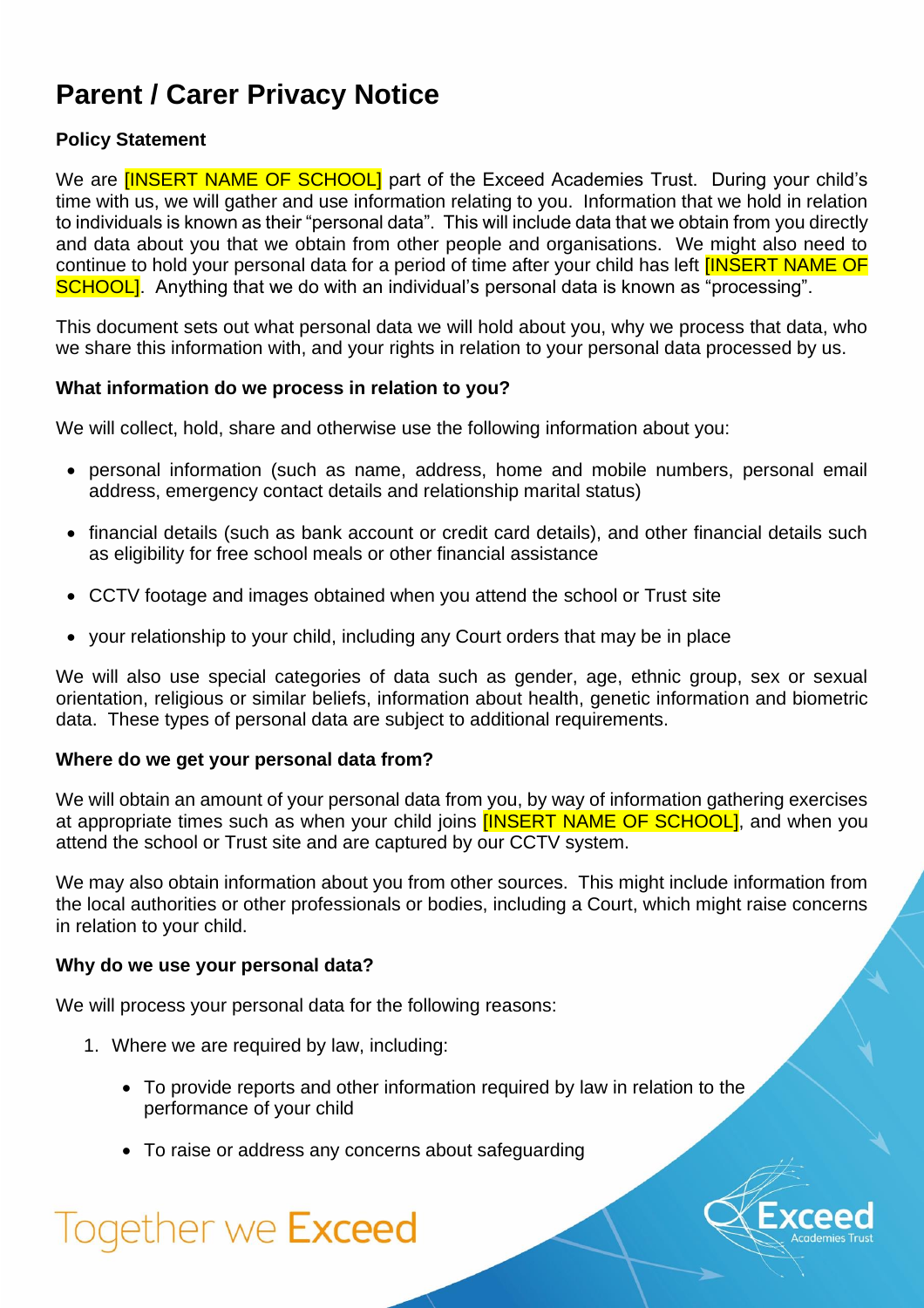- To the Government agencies including the police
- To obtain relevant funding for the school
- To provide or obtain additional services including advice and/or support for your family
- 2. Where the law otherwise allows us to process the personal data as part of our functions as an academy, or we are carrying out a task in the public interest, including:
	- To confirm your identity
	- To communicate matters relating to the Academy to you
	- To safeguard you, our pupils and other individuals
	- To enable payments to be made by you to the Academy
	- To ensure the safety of individuals on the Academy / Trust site
	- To aid in the prevention and detection of crime on the School / Trust site
- 3. Where we otherwise have your consent

Whilst the majority of processing of personal data we hold about you will not require your consent; we will inform you if your consent is required and seek that consent before any processing takes place.

## **Why do we use special category personal data?**

We may process special category personal data in relation to you for the following reasons:

- 1. Where the processing is necessary for reasons of substantial public interest, including for purposes of equality of opportunity and treatment, where this is in accordance with our Data Protection Policy.
- 2. Where the processing is necessary in order to ensure your health and safety on the School / Trust site, including making reasonable adjustments for any disabilities you may have.
- 3. Where we otherwise have your explicit written consent.

There may also be circumstances where we need to use your information in relation to legal claims, or to protect your vital interests of those of your child, and where it is not possible to seek your consent.

# **Failure to provide this information**

If you fail to provide information to us we may be prevented from complying with our legal obligations.

# **How long will we hold your personal data for?**

We will hold your personal data only for as long as necessary. How long we need to hold on to any information will depend on the type of information. For further detail please see our Retention and Destruction Policy.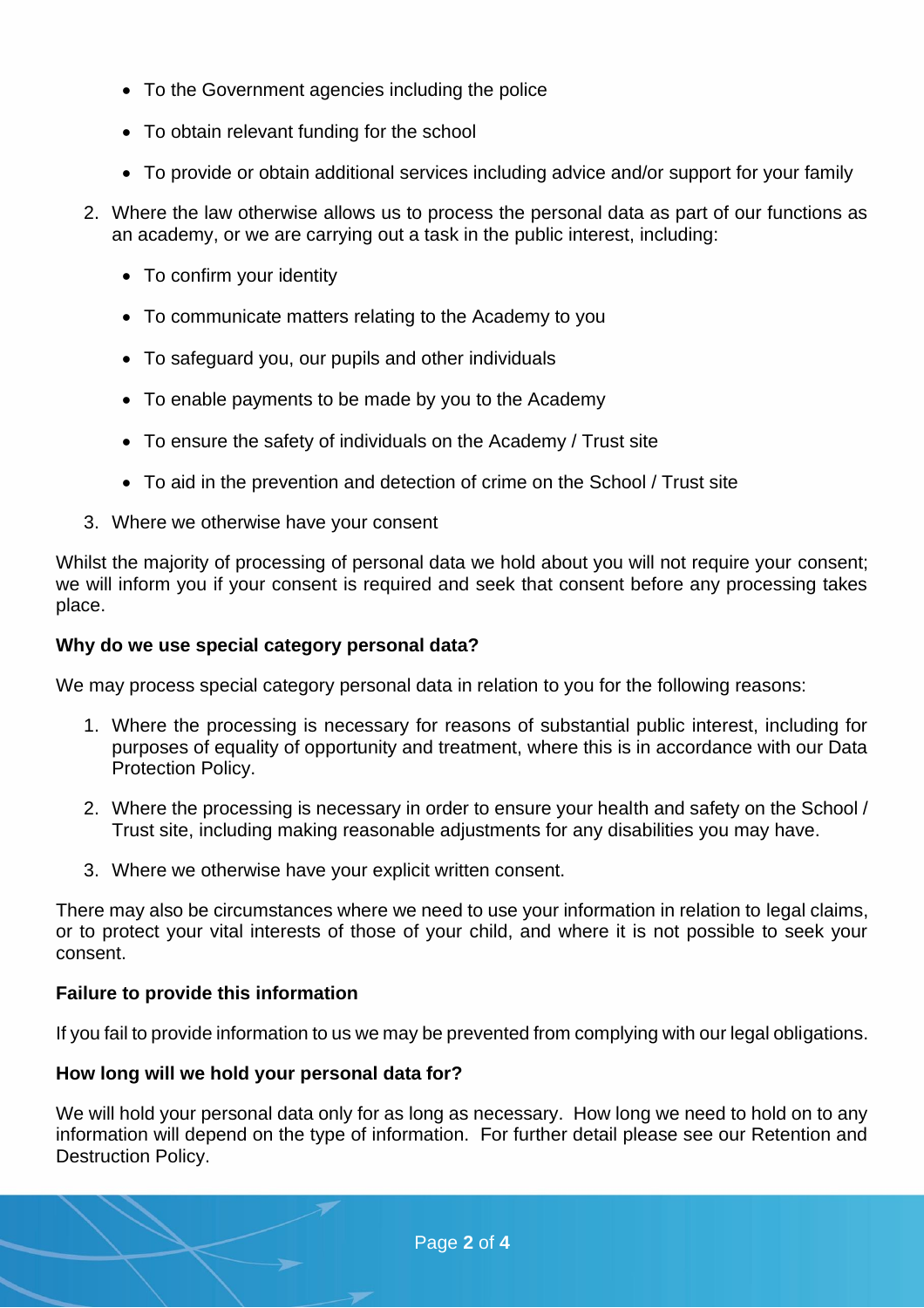#### **Who will we share your personal data with?**

We routinely share information about you with:

- Local authorities, to assist them in the exercise of their responsibilities in relation to education and training, youth support and safeguarding purposes
- The Department for Education [and/or the Education and Skills Funding Agency], in compliance with legal obligations of the school to provide information about students and parents as part of statutory data collections
- Contractors, such as payment processing providers to enable payments to be made by you to the School / Trust

The Department for Education may share information that we are required to provide to them with other organisations. For further information about the Department's data sharing process, please visit: [https://www.gov.uk/guidance/data-protection-how-we-collect-and-share-research-data.](https://www.gov.uk/guidance/data-protection-how-we-collect-and-share-research-data)

Contact details for the Department can be found at [https://www.gov.uk/contact-dfe.](https://www.gov.uk/contact-dfe)

Local authorities may share information that we are required to provide to them with other organisations. For further information about Bradford's local authority's data sharing process, please visit:<https://bso.bradford.gov.uk/content/data-sharing-agreement>

Contact details for Bradford Council local authority:

Information Governance Officer City of Bradford Metropolitan District Council 1st Floor Britannia House Hall Ings Bradford BD1 1HX